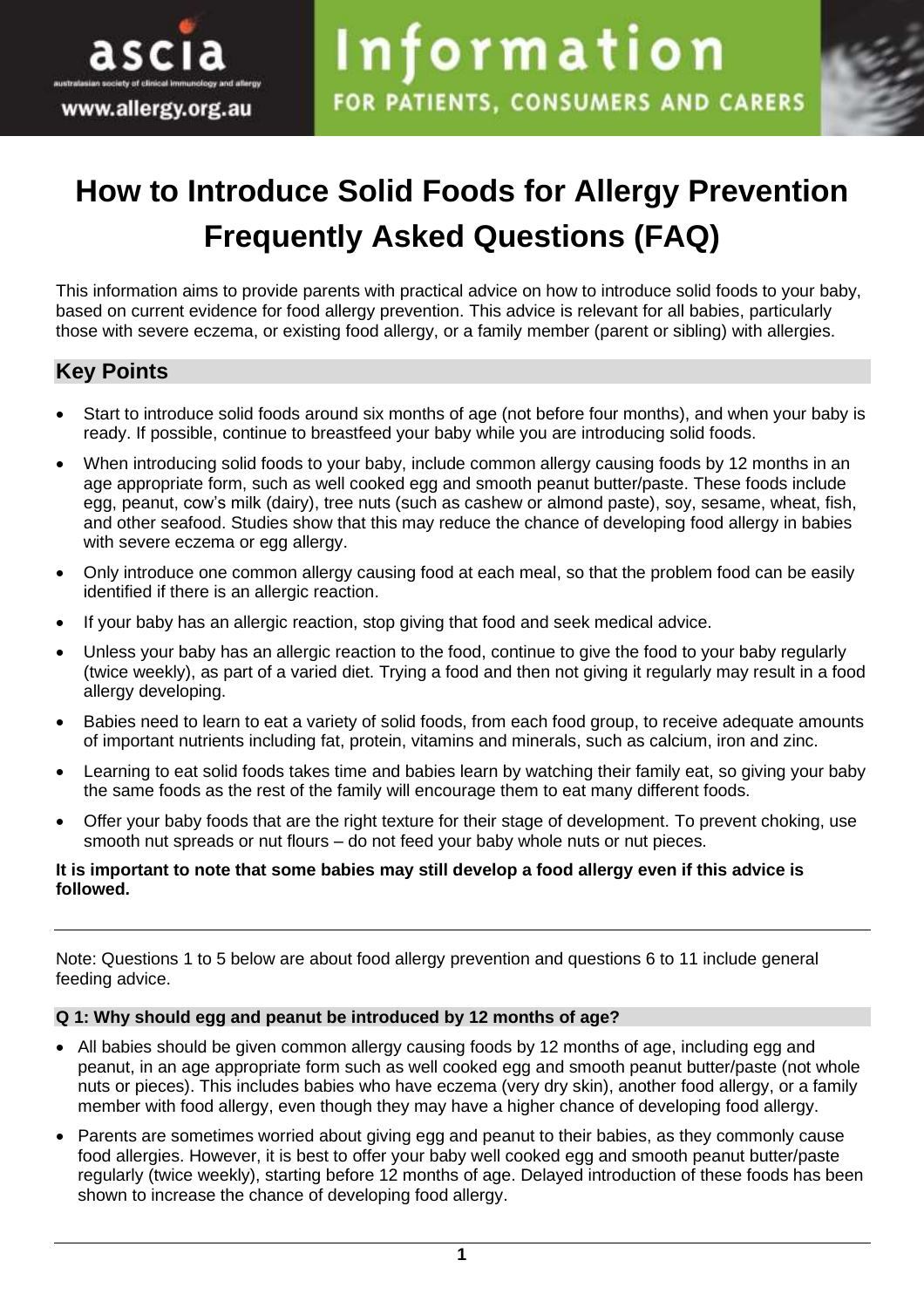# **Q 2: How should egg and peanut be introduced?**

- Introduce well cooked egg and smooth peanut butter/paste in small amounts to start with, as you would with other foods. You may choose to do this during meals soon after waking, so that you can watch your baby and respond if they have an allergic reaction.
- If you require some guidance you may wish to:
	- Mix a small amount ( $\frac{1}{4}$  teaspoon), of hard-boiled egg or peanut butter/paste into your baby's usual food (such as vegetable puree).
	- Gradually increase the amount if your baby is not having any allergic reactions, for example  $\frac{1}{2}$ teaspoon the next time.
- You can rub a small amount of the food inside your baby's lip as a starting point. If there is no allergic reaction after a few minutes, you can start giving small amounts of the food as described above.
- Never smear or rub food on your baby's skin, as this will not help to identify possible food allergies and may increase the risk of the baby developing an allergy to that food.

#### **Q 3: What should you do if your baby has an allergic reaction?**

- If you notice any swelling of the lips, eyes or face, hives or welts, vomiting, or any change in your baby's behaviour (becoming very unsettled), soon after giving a new food, your baby could be having an allergic reaction. You should **stop feeding your baby that food** and seek medical advice.
- Call an ambulance immediately if there are signs of a severe allergic reaction (anaphylaxis), such as difficult/noisy breathing or your baby becomes pale and floppy, or if there is tongue swelling**.**
- Allergic reactions usually occur quickly, within minutes to two hours, while other reactions to foods may be delayed.
- It is important to note that minor redness around the mouth is most often due to skin irritation and is not usually due to an allergic reaction.
- Information about the signs and symptoms of mild to moderate and severe allergic reactions (anaphylaxis), is on the following website <https://preventallergies.org.au/identifying-allergic-reactions/>

# **Q 4: What should you do if your baby already has food allergies?**

- Make sure you have appropriate medical advice, including an accurate diagnosis and ASCIA Action Plan.
- Babies with cow's milk, wheat or multiple food allergies should also be seen by a dietitian to help maintain nutritional intake, as avoiding these foods can affect growth and development.
- If your baby has cow's milk and/or egg allergy (including reactions to lightly cooked cow's milk or egg), but does not have allergic reactions to baked foods containing cow's milk or egg (such as muffins, cakes or biscuits), continue to give these baked foods. If you are uncertain that the baked foods are tolerated, discuss this issue with your doctor or allergy dietitian before introducing these foods at home.
- It is important to replace the food your baby is allergic to with foods that have similar nutritional content. For example:
	- If your baby is allergic to wheat, alternatives such as white or brown rice, corn, quinoa, buckwheat and millet should be included in their diet.
	- If your baby is allergic to cow's milk they should continue to be breastfed or given an appropriate infant formula that does not contain cow's milk. Note that lactose free formula contains cow's milk and is not suitable for babies who are allergic to cow's milk.

#### **Q 5: What should you do if other family members have food allergies?**

If other family members have food allergies, it is still important to introduce those foods to your baby if you are able to continue feeding them the food once introduced.

To keep the family member with food allergies safe, you can: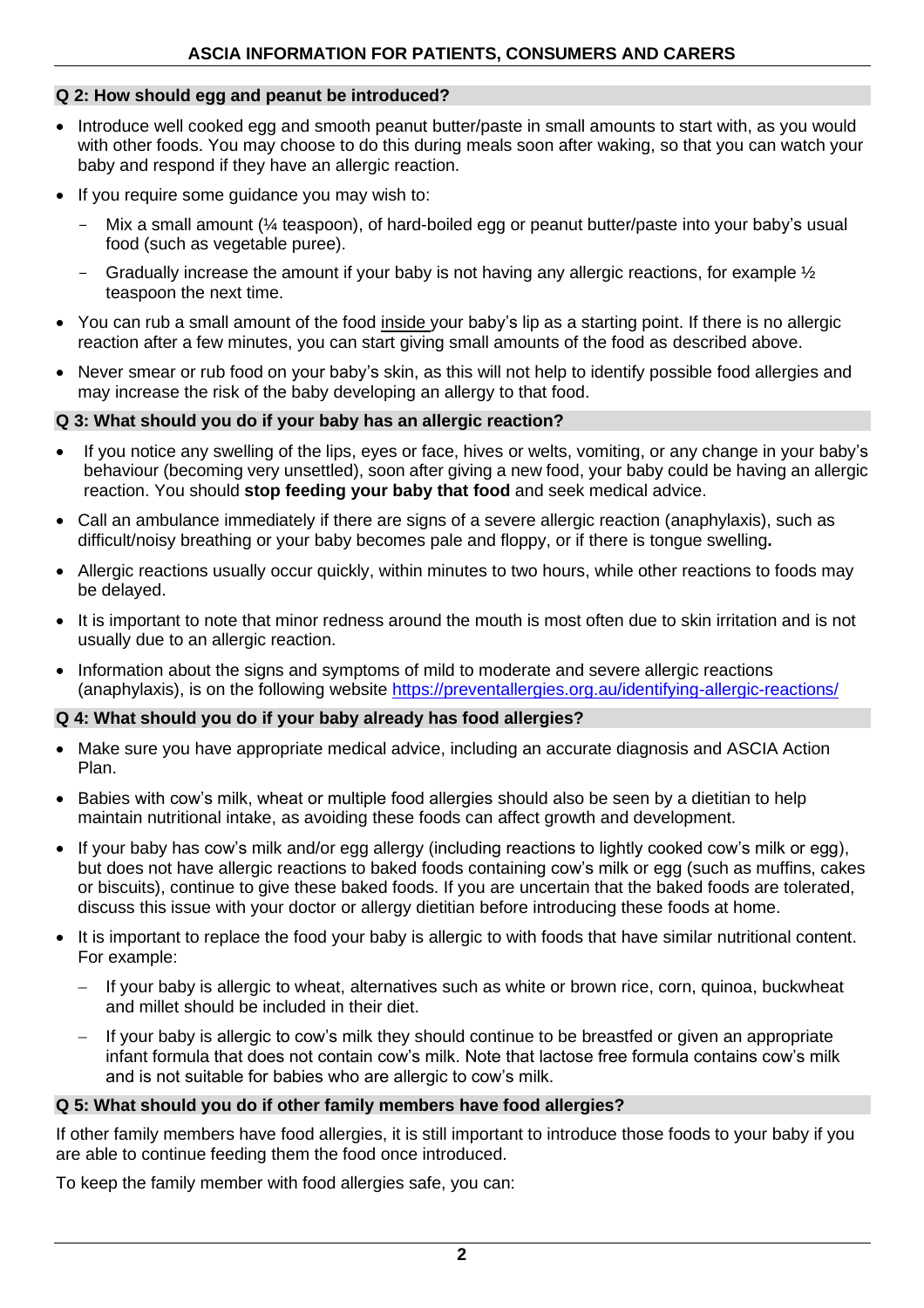- Give the food to your baby whilst they are in a high chair.
- Wash your hands, your baby's hands and your baby's face after giving the food.
- Consider having a separate coloured face washer to wipe up your baby's spills or spits.
- Thoroughly wash all utensils used, with the food the family member is allergic to, in warm soapy water.
- Initially consider giving the food to your baby when the family member with food allergy is not at home.
- Discuss introducing foods with your dietitian, or Allergy & Anaphylaxis Australia or Allergy New Zealand.

# **Q 6: How do you know if your baby is ready to start solid foods?**

Your baby should be ready to start eating solid foods around six months of age (not before four months), when they:

- Have good head and neck control, and can sit upright when supported.
- Show an interest in food, for example, when they look at food on your plate and watch you eat.
- Reach out for your food.
- Open their mouth when offered food on a spoon.

These signs happen at different times for different babies. If your baby is not eating solid foods by seven months of age, discuss this with your child health nurse, doctor or dietitian.

**Solid foods should not be started before four months**. Studies have shown that babies at high risk of having allergies who are exclusively breastfed for the first three to four months of life are less likely to develop food allergies and eczema during the first two years of life. There are also developmental reasons why solid foods should not be started before four months, as a baby's digestive system and ability to chew and swallow are not yet fully developed or ready for solid foods.

# **Q 7: How should solid foods be introduced?**

- Learning to eat solid foods takes time, so be patient with your baby.
- Babies learn to eat by watching their family eat. Giving your baby the same foods as the rest of the family will encourage them to eat many different foods.
- Offer your baby foods that are the right texture for their stage of development, such as:
	- − Smooth foods (pureed or mashed), from around six months of age (not before four months).
	- − Lumpy foods and finger foods by eight to nine months.
	- − Cut up foods by 12 months.
- Aim for your baby to be eating healthy family meals by 12 months of age.
- If your baby does not seem interested in eating or trying new foods, wait a few days and try again.
- Babies with food allergies may take longer to get used to eating new foods and foods with different textures.
- If your baby is having feeding problems discuss this with your child health nurse, doctor or dietitian.

# **Q 8: In what order should solid foods be introduced?**

- Solid foods can be introduced in any order. However, iron rich foods should be included around six months of age (not before four months). These include iron enriched (fortified) cereals, meats, poultry, fish, well cooked egg, tofu and legumes (such as chick peas).
- Only introduce one common allergy causing food at each meal. If only one new common allergy causing food is introduced at each meal and an allergic reaction occurs, the problem food can be easily identified. If your baby has an allergic reaction, stop giving that food and seek medical advice.
- Unless your baby has an allergic reaction to the food, continue to give the food to your baby regularly (twice weekly), as part of a varied diet. Trying a food and then not giving it regularly may result in a food allergy developing.